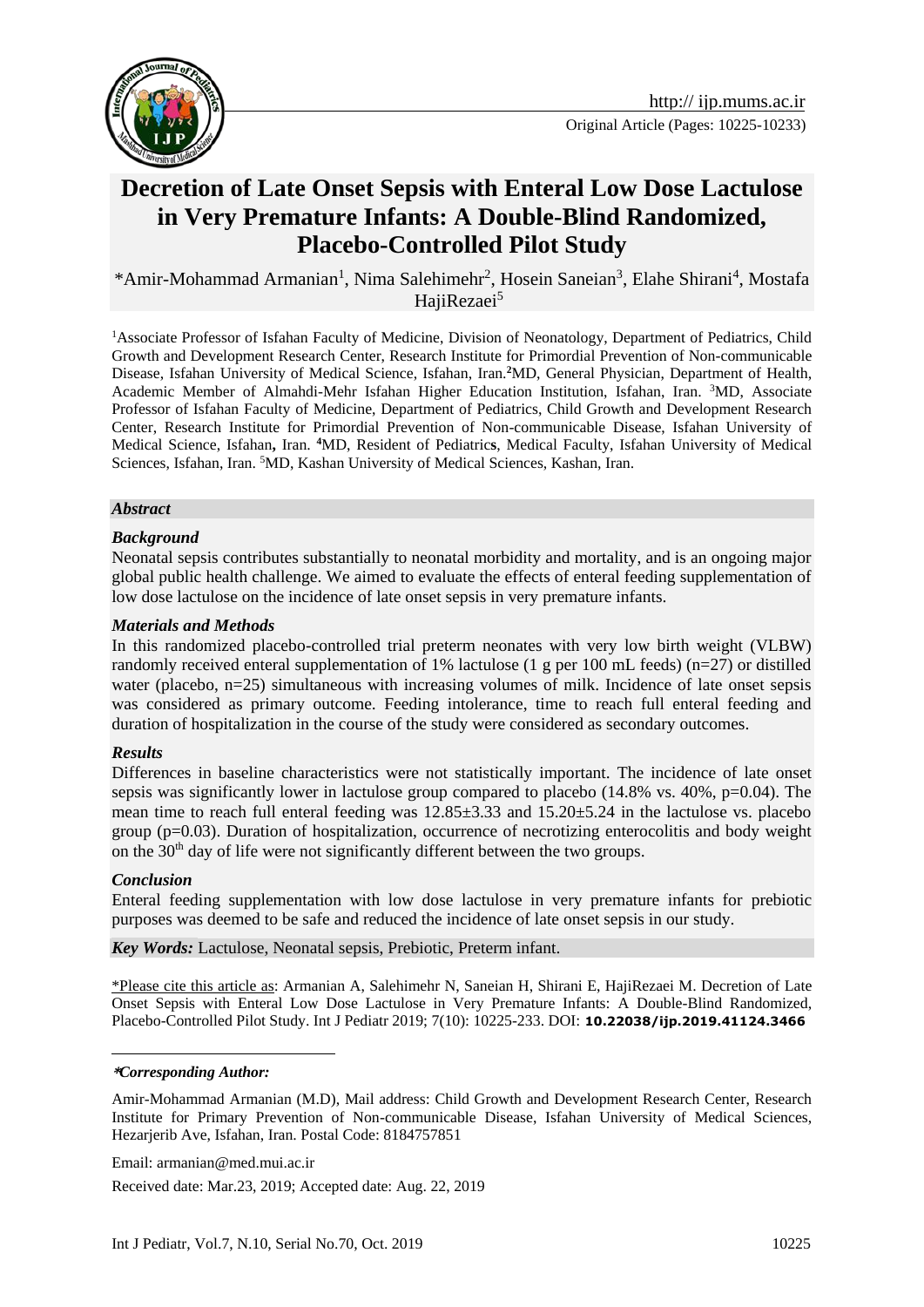## **1- INTRODUCTION**

 Late onset neonatal sepsis (LOS) is defined as a clinical state characterized by signs and symptoms of systemic infection with or without accompanying bacteremia that occurs after the first 72 hours of age (1, 2). LOS is associated with nonspecific signs and symptoms such as reduction in activity, feeding difficulties (e.g. poor feeding, feeding intolerance, abdominal distension, etc.), hypotonicity, irritability or lethargy, respiratory distress (e.g. grunting, tachypnea, retraction, cyanosis and apnea), unexplained jaundice, hypothermia or hyperthermia, seizure or briefly "just not looking well" (3). Despite the general decline in neonatal sepsis incidence over the past decade, LOS is one of the most important global health challenges causing significant neonatal mortality and morbidity (4, 5).

The prevalence of LOS among hospitalised neonates is about 0.61 to 14.2% in different regions (6). It is inversely associated with gestational age and has the highest prevalence among the very premature infants. In addition to increased risk of LOS, prematurity increases the rate of neonatal sepsis complications (7, 8). Prevention of neonatal sepsis especially in the very premature neonates admitted to Neonatal Intensive Care Unit (NICU) remains an attractive challenge. Therefore different interventions such as intravenous immunoglobulin, anti-staphylococcal monoclonal antibodies, cytokines (e.g. granulocyte colony-stimulating factors) have been studied but no significant effects were observed (9-12). Prebiotics are typically non-digestible compounds that pass undigested through the upper part of the gastrointestinal (GI) tract; and have favorable effects on growth of intestinal flora (13, 14). They stimulate the growth and/or activity of advantageous bacteria that colonize the large bowel by acting as substrate for them. Prebiotics could also reduce the amount of potentially pathogenic bacteria in the intestine, and also increase the amount of beneficial bacteria (15-17). Some studies reported the effects of prebiotics on the reduction of neonatal sepsis incidence, although they were not statistically significant (18-20). Previously, we conducted several studies, in order to find reduction strategies of neonatal infection, time to reach full enteral feeding and duration of hospitalization which, in some cases, yielded practical results (21-23). We found favorable effects of an oligosaccharides mixture (short chain galactooligosaccharides/long chain fructo $olieosaccharides$   $[scGOS/rcFOS]$  on incidence of necrotizing enterocolitis (NEC), time to reach full enteral feeding and duration of hospitalization (23). It was, however, difficult to prepare and maintain these prebiotic mixtures. We were looking for a material that, in addition to having prebiotic effects, would be more easily accessible. Lactulose is a synthetic nondigestible disaccharide which is used in chronic constipation and hepatic encephalopathy, and has been shown to have prebiotic effects (24, 25). Therefore, due to the prebiotic effects of lactulose and ease of access, in this study, we evaluated the effects of enteral feeding supplementation of low dose lactulose on the incidence of late onset sepsis in very premature infants.

# **2- MATERIALS AND METHODS**

# **2-1. Study design and participants**

 This [double-blind, randomized,](http://www.sciencedirect.com/science/article/pii/S0006322306005919)  [placebo-controlled trial,](http://www.sciencedirect.com/science/article/pii/S0006322306005919) was conducted at the Isfahan University of Medical Sciences, Iran, in our tertiary neonatal intensive care units (NICUs) (Alzahra and Shahid Beheshti Hospital NICUs). Premature infants with the gestational age (GA) of  $\leq$  34 weeks, and the birth weight (BW) of  $\leq$  1500 gr who had initially been on parenteral nutrition were enrolled to the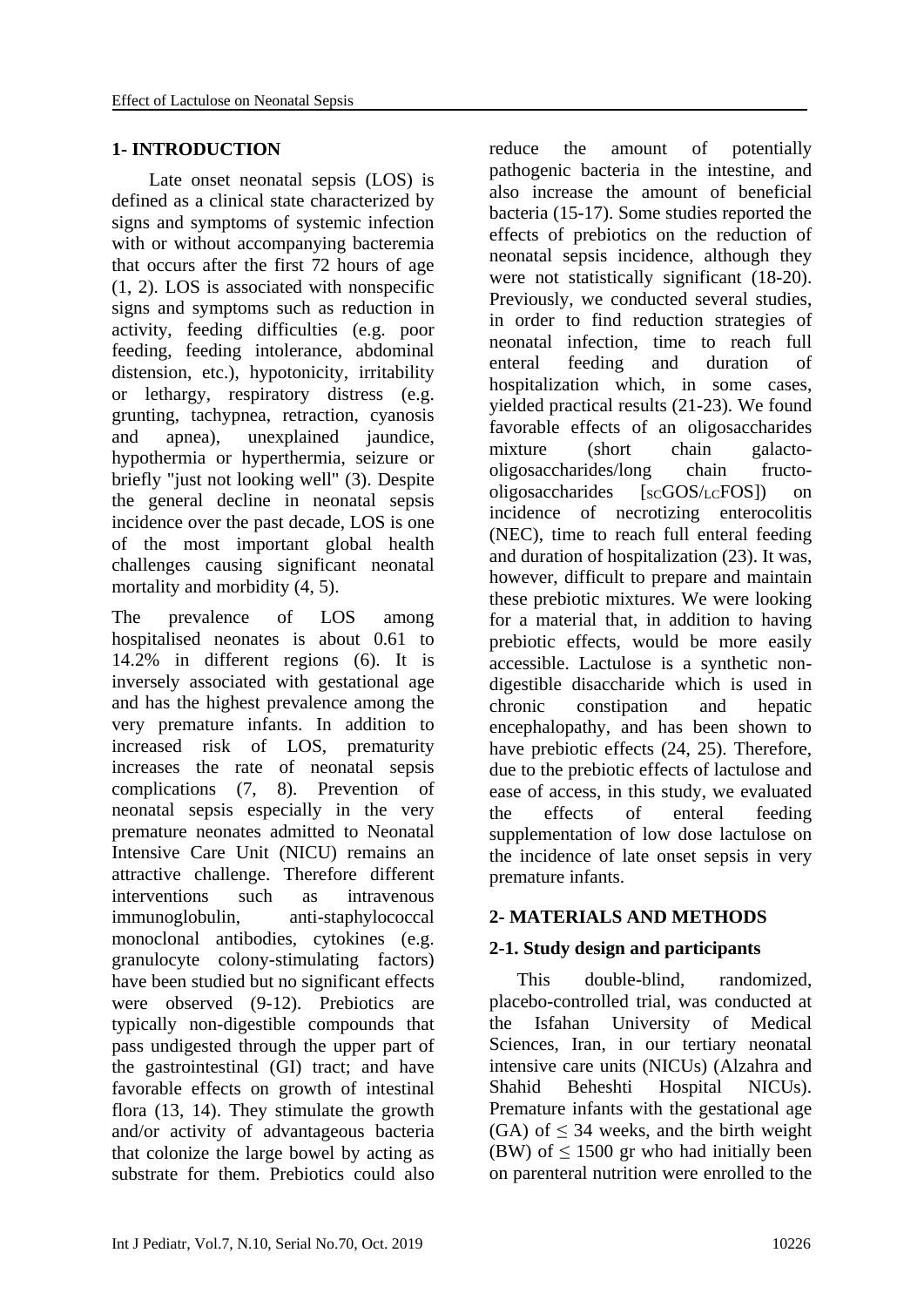study after the enteral feeding with their mothers' milk was started. The patients with major congenital anomalies, asphyxia, gastrointestinal anomalies, proven sepsis, fed with formula were excluded and replaced. After explaining the purpose and implementation of the study, written informed consent was obtained from parents of infants then all participants were visited by an expert neonatologist and baseline characteristics were recorded. Patients were randomly allocated to intervention (lactulose; two more infants), and control (placebo) groups using permuted block randomization method. Only one nurse who was responsible for preparing the drug and placebo was aware of group's allocation in both centers. The researcher responsible for reviewing the outcomes, other nursing staff and parents were blinded to the study group allocation. Based on the differences in incidences of late-onset sepsis (13% and 31%, respectively) in a previous similar study (26), a 2-tailed *α*=0.05, *β*=0.20, a sample size of 25 infants were calculated in each group.

# **2-2. Intervention**

All infants were fed with an initial dose of 10-20 mL/kg/day of breast milk. Feeding volume was increased by 20 mL/kg/day until a volume of 150 mL/kg/day was achieved. Parenteral nutrition was gradually tapered as enteral feeding volume was increased. Infants in the lactulose group received a supplement of low dose sterilized lactulose (1 g per 100 mL feeds). Under sterile conditions, AlborzDarou lactulose syrup, (AlborzDarou-lactulose, Iran) containing 66% lactulose was added to each feeding based on feeding volume by an independent nurse. Administration of lactulose was continued with each feed until a few days after the maximum volume of milk (150 mL/kg/day) was achieved. Placebo was distilled water with the same color, appearance and volume as the lactulose solution that was prepared in similar syringes and numbered by a trained and independent nurse. The placebo was added to the control group's diet in a similar situation to the intervention group.

# **2-3. Primary and secondary outcomes**

The primary outcome of the study was the incidence of neonatal sepsis following the initiation of intervention until discharge from hospital. Neonatal sepsis was defined as a clinical state characterized by signs and symptoms of systemic infection with or without accompanying bacteremia (1).

Secondary outcomes were the occurrence of feeding intolerance, time to reach full enteral feeding, duration of hospitalization and average body weight on the  $30<sup>th</sup>$  day of life, oxygen dependence duration, mechanical ventilation duration, NEC, intraventricular hemorrhage (IVH), and patent ductus arteriosus (PDA). Feeding intolerance was defined as inability to digest milk and increasing gastric residuals (27) and full enteral feeding was defined as receiving 150 mL/Kg/day milk. Primary outcome was investigated by an experienced Neonatologist and secondary outcomes were evaluated by a trained nurse. The outcomes were checked and recorded in the questionnaire daily.

# **2-4. Ethical considerations**

All ethical principles were observed according to the 196/96 resolution on research involving human subjects at all stages of the current study. All stages of the design and implementation of this study approved by the Ethics Committee of the Isfahan University of Medical Sciences and the approval number was 392273. Informed written consent was obtained from the parents before enrollment. This trial was registered at Iranian Registry of Clinical Trials (IRCT) as [IRCT2015020110026N6.](http://www.irct.ir/searchresult.php?id=10026&number=6)

# **2-5. Statistical analysis**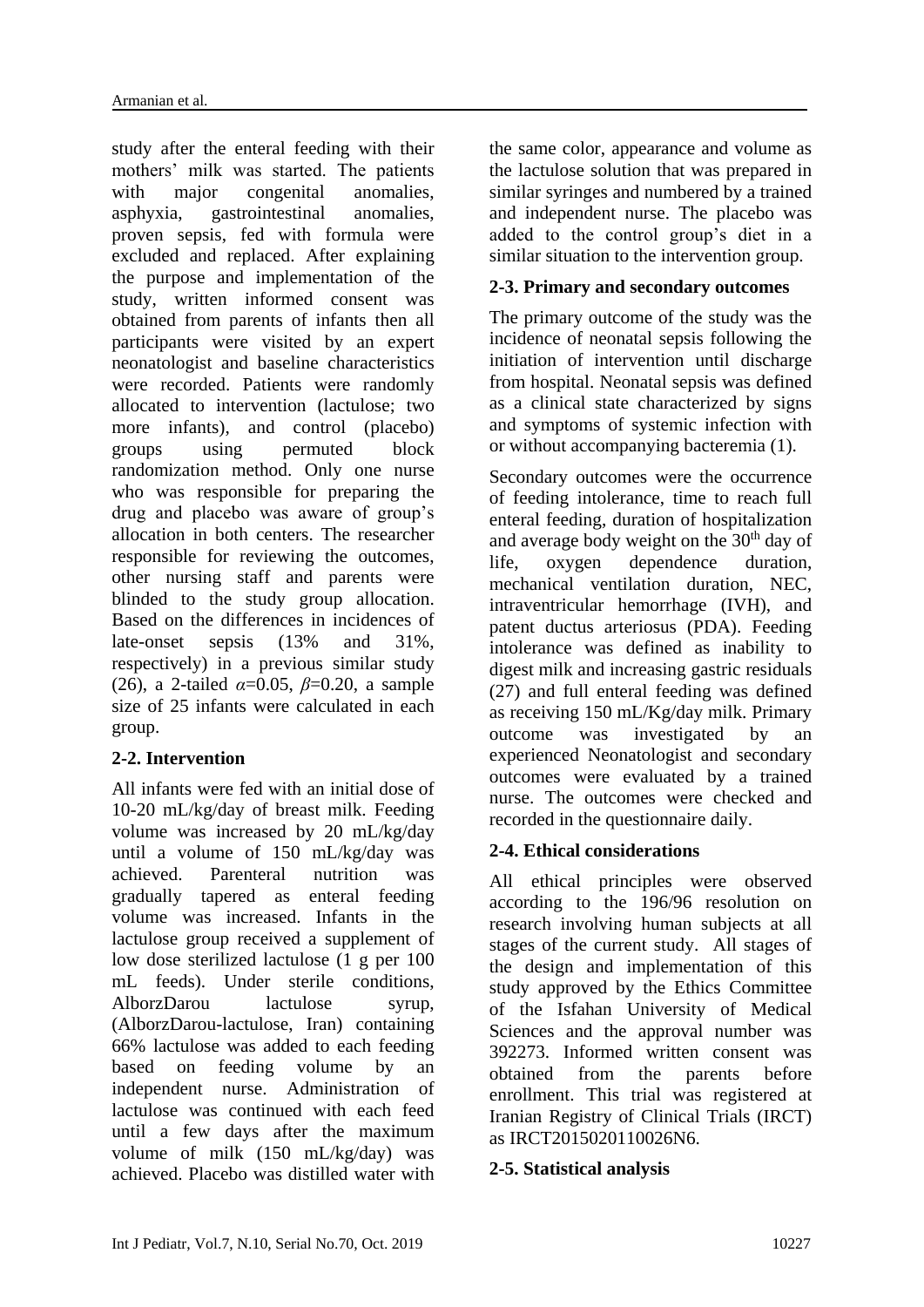Study data were analyzed using the Statistical Package for the Social Sciences (SPSS) version 20.0 (SPSS Inc., Chicago, IL, USA). Normal distribution of data was checked with the Kolmogorov–Smirnov test. The independent t-test (or Mann– Whitney U-test), and Fisher's exact test were applied for the comparison of quantitative and qualitative data, respectively, between the two groups. A pvalue of <0.05 was considered statistically significant in all analyses.

### **3- RESULTS**

### **3-1. Patients' characteristics**

 Overall, 90 infants with BW≤1500 and GA≤37 weeks were assessed for eligibility. Sixteen infants were excluded because of major congenital anomalies  $(n=4)$ , gastrointestinal anomalies  $(n=3)$ , receiving formula (n=4), and sepsis prior to the start of the study (n=5). Seventy four neonates met the eligibility criteria but parents of 14 infants refused to participate or were transmitted to another ward. Of the 60 neonates enrolled into the trial, 30 neonates were allocated to the lactulose group and 30 to the placebo group. Three and five neonates were transmitted to other wards after starting the intervention in lactulose and placebo groups respectively. Finally, 27 and 25 neonates completed the study in the lactulose and placebo groups, respectively (**Figure.1**). There was no significant difference in baseline characteristics between two groups, except for the time of first enteral feeding.

Average time of first enteral feeding in lactulose and placebo groups was 4.96±2.76 and 3.16±1.30 days, respectively  $(p= 0.006)$ . Baseline characteristics of the neonates are presented in **Table.1**.

### **3-2. Outcomes**

As the primary outcome, the incidence of LOS was significantly less in the lactulose group compared to the placebo group. Only 4 neonates (14.8%) in the lactulose group suffered LOS/had incidence of LOS versus 10 infants (40%) in the placebo group ( $p=0.04$ ). According to the results of the independent t-test, we observed that despite higher average time of first enteral feeding in the lactulose vs. placebo group  $(4.96\pm2.76 \text{ vs } 3.16\pm1.30 \text{ days}; \text{ p} = 0.006),$ the average time to reach full enteral feeding was significantly lower in the lactulose group  $(12.85\pm3.33 \text{ vs.}$ 15.20 $\pm$ 5.24, p= 0.03). The frequency of feeding intolerance was not different between the two groups  $(4.96\pm3.95)$  and  $3.25 \pm 3.99$  infants in lactulose and placebo group, respectively;  $p= 0.13$ ). Although the duration of hospitalization in the lactulose group was lower than the placebo group, there was no significant difference between the two groups  $(p=0.19)$ . The average body weight on the  $30<sup>th</sup>$  day of life, incidence of NEC, IVH and PDA and duration of oxygen dependency were not different between two groups. Primary and secondary outcomes were shown in **Table.2**.

| Variables                               | Groups,<br>$Mean + SD$ |                   | P-value | Mean Difference (95%       |
|-----------------------------------------|------------------------|-------------------|---------|----------------------------|
|                                         | Lactulose, $(n=27)$    | Placebo, $(n=25)$ |         | CI)                        |
| Gestational age (weeks)                 | $30.57 \pm 2.84$       | $29.86 \pm 2.09$  | 0.312   | $071(-0.69-2.11)$          |
| Birth weight (grams)                    | $1166.40 + 250.01$     | $1190 \pm 192.24$ | 0.701   | $-23.6(-148.56$<br>101.36) |
| Time of first enteral feeding<br>(days) | $4.96 \pm 2.76$        | $3.16 \pm 1.30$   | 0.006   | $1.8(0.6-3.02)$            |

95% CI: 95% confidence interval.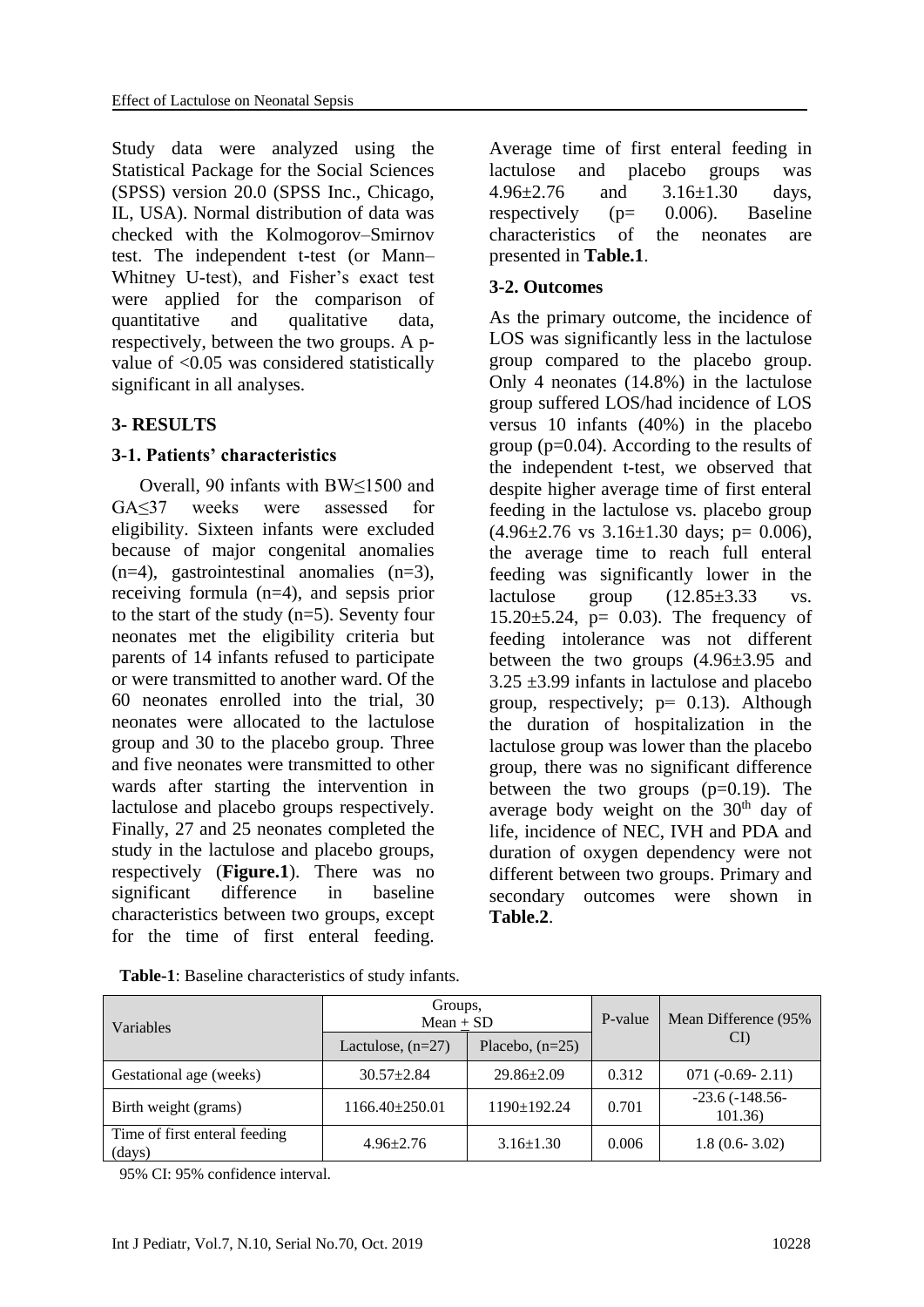

**Fig.1:** CONSORT diagram showing the flow of subjects through each stage of study.

# **4- DISCUSSION**

 This study was conducted to evaluate the effects of supplementation of low dose Lactulose on neonatal late onset sepsis. In the present study, we found that the incidence of LOS was significantly lower in infants who received enteral feeding supplementation of lactulose. This is in contrast with the results of previous similar studies. In a pilot clinical trial, Riskin et al. compared the effects of lactulose supplementation with placebo on infantile outcomes. Although the incidence LOS in lactulose group was lower than placebo group, there was not a statistically significant difference (26). The effects of other oligosaccharide prebiotics were

studied in two separate studies. [Westerbeek](https://www.ncbi.nlm.nih.gov/pubmed/?term=Westerbeek%20EA%5BAuthor%5D&cauthor=true&cauthor_uid=20032496) et al. studied the effects of a prebiotic mixture consisting of neutral oligosaccharides ((SC) GOS/(LC)FOS), and acidic oligosaccharides (AOS) on LOS in preterm infants. It was found that prebiotic supplementation cannot reduce LOS (18). In another similar study, Modi et al., evaluated the effects of short-chain galacto-oligosaccharides/long-chain fructo-oligosaccharides on enteral tolerance and blood stream infection. There were no significant effects of prebiotic supplementation on incidence of LOS and enteral tolerance (27). The cause of contradiction in the results of our study and previous studies can be found in the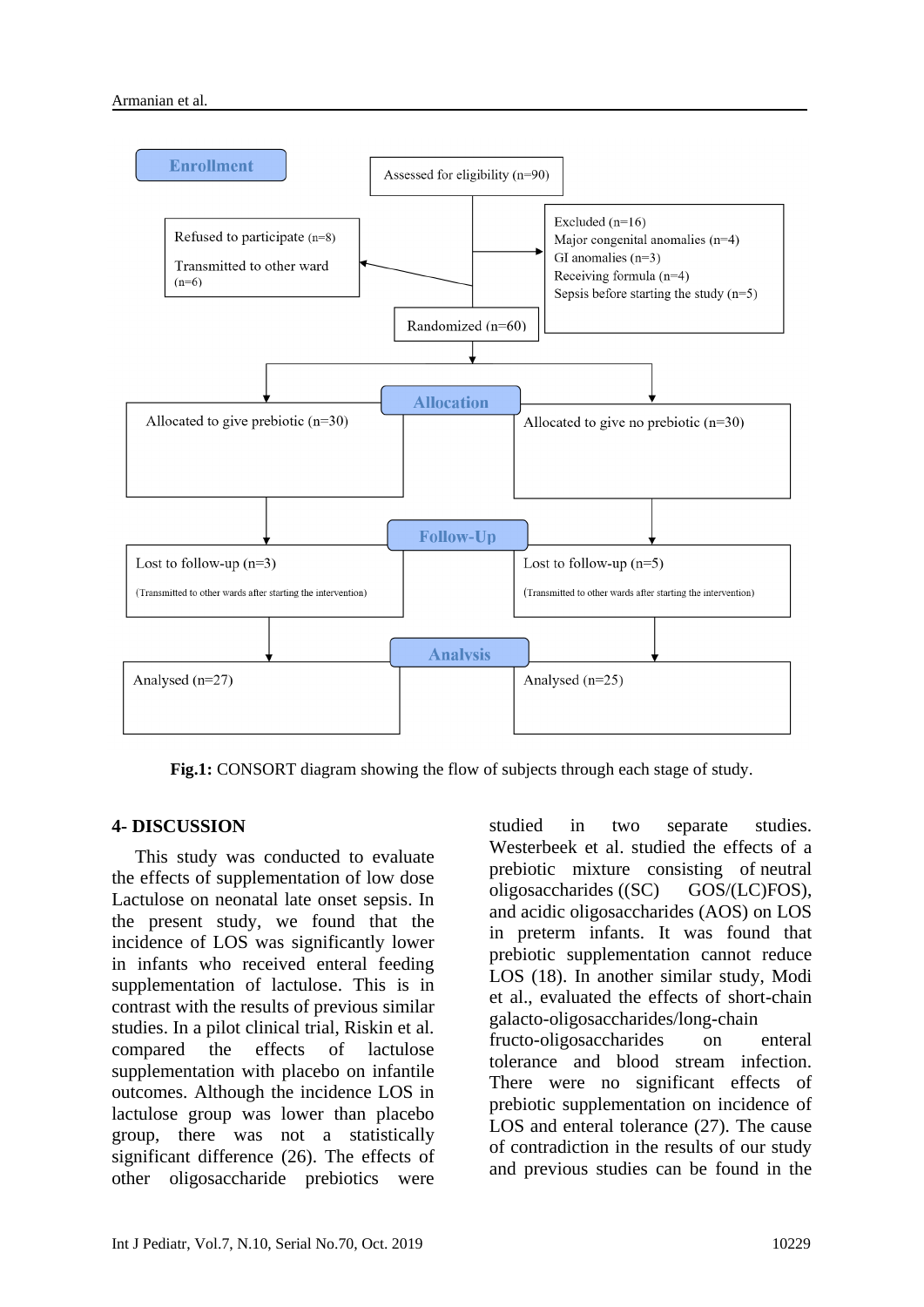difference in definition of neonatal sepsis. In the majority of similar studies, where the effects of prebiotics on the incidence of sepsis were evaluated, neonatal sepsis was defined as being blood culture positive regardless of clinical signs and symptoms (17, 18, 23, 26, 27). But considering the prescription of antibiotics from birth in premature infants and the resulting high probability of neonatal sepsis accompanied by negative blood cultures in symptomatic premature infants, neonatal sepsis was defined as "clinical sepsis" in our and some other studies (28).

Clinical sepsis is defined as the existence of signs/symptoms of neonatal infection with or without positive blood culture and ruling out other causes (1, 29). Dilli et al. (28) observed that when clinical sepsis was considered the same as neonatal infection, the incidence of neonatal sepsis was significantly lower in the prebiotic than the placebo group; while the incidence of neonatal infection was not different between the two groups when neonatal sepsis was defined as positive blood culture [(late-onset sepsis, clinical sepsis; 23 vs. 45 infants in the prebiotic vs the placebo group;  $p < 0.001$ ), and (Late-onset sepsis, proven positive blood culture; 10 vs. 13 infants in the prebiotic vs the placebo group;  $p=0.6$ ].

In our study, average time of first enteral feeding in lactulose group was higher compared to the placebo group, but average time to reach full enteral feeding was significantly lower in the lactulose group. This suggests that enteral supplementation of lactulose in very premature infants may reduce the risk of feeding intolerance. This effect is in line with the capability of lactulose in stool relaxation and facilitating of defecation. However, we did not observe any cases of diarrhea in the evaluated neonates. This lower "time to reach full enteral feeding" is in line with the results of the study by Dilli et al. (28), who showed a reduction

effect of inulin on time to reach full enteral feeding [17 (12-24) vs. 25 (15-37) days in prebiotic vs placebo group respectively; p < 0.001]. On the other hand, Westerbeek et al. (18), Riskin et al. (26), and Modi et al. (27) found no significant difference between the two groups. Westerbeek et al. defined full enteral feeding volume as 120 ml/kg/day, while Riskin et al. and Modi et al. defined full feeds as 150 ml/kg/day. Time to reach full enteral feeding in prebiotic versus control group was (10 (4- 48) vs. 11 (7-50) days,  $p = 0.47$ ), (12.4  $\pm$ 6.2 vs.  $12.4 \pm 4.2$  days;  $p > 0.05$ ), and (6  $(5-8)$  vs. 7  $(6-9)$  days, P= 0.10) in Westerbeek et al., Riskin et al. and Modi et al., respectively. Perhaps, complete exclusion of infants who were fed with formula (which could be a confounding factor) in our study, was the reason of lower time to reach full enteral feeding in the lactulose vs the placebo group (26, 27).

Although there was a significant difference, we observed favorable effect of lactulose on duration of hospitalization and body weight on the  $30<sup>th</sup>$  day of life in our study. This is similar to the results of the previous studies which showed no significant statistical difference between the prebiotic and placebo groups (20, 27, 28). Probably, more extensive studies with larger sample sizes could show clearer results.

# **4-1. Study Limitations**

Despite the efforts to accurately design and execute this study, there were some limitations. First, due to ethical limitations and patient safety issues, the sample size of the study was relatively small. As a consequence, the results might be confounded. Second, because of the difficulties and challenges associated with conducting an intestinal intervention study on very-low-birth-weight preterm infants, the intervention duration was also relatively short. As a consequence, we were unable to observe the effects of prolonged periods of intervention on very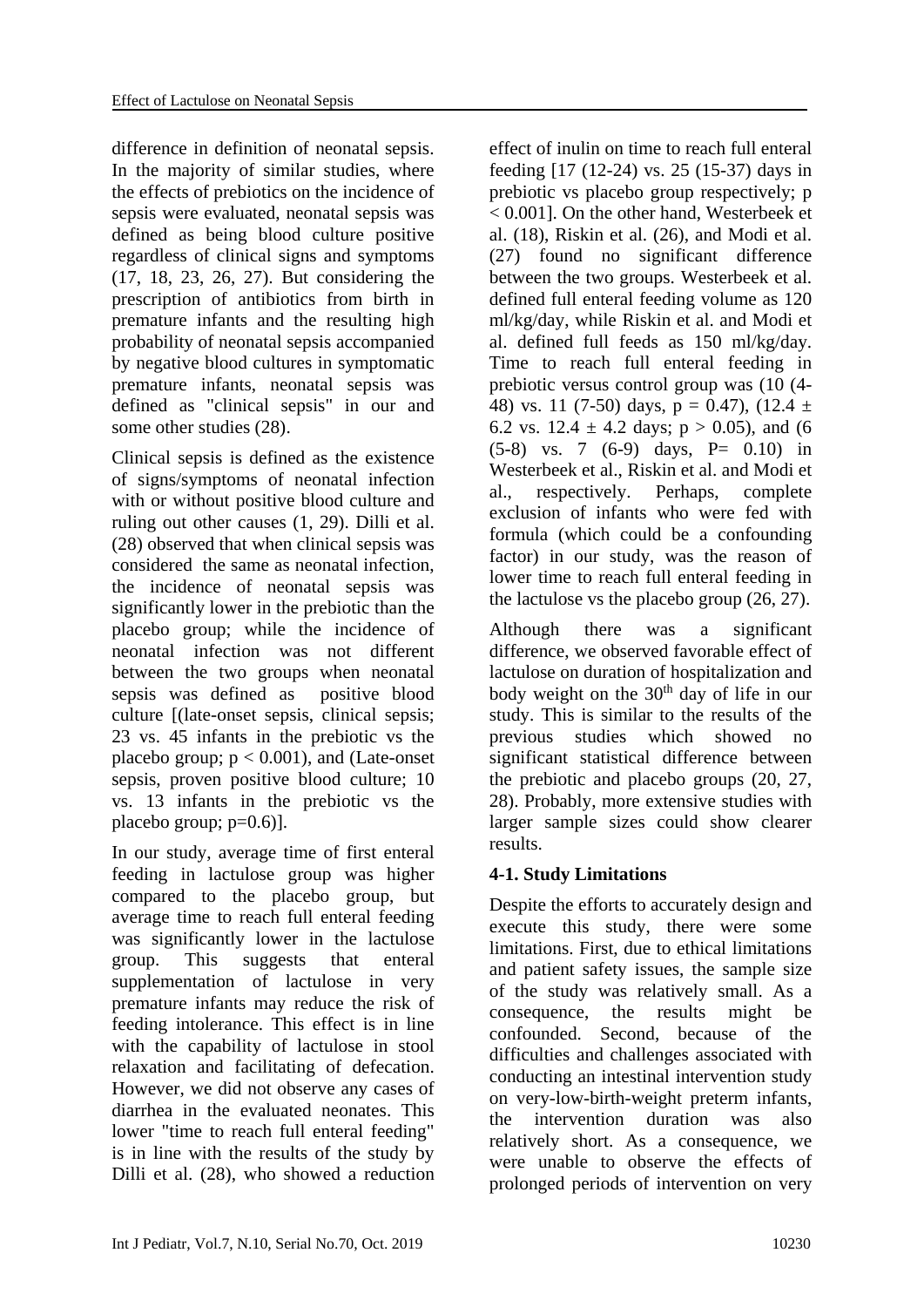premature neonatal outcomes. Therefore if the intervention period was increased, perhaps the results would be different.

### **5- CONCLUSION**

 Enteral feeding supplementation with low dose lactulose in very premature infants for prebiotic purposes was deemed to be safe and reduced the incidence of late onset sepsis in our study. This finding suggests a possible beneficial effect that should be evaluated in larger studies.

### **6- CONFLICT OF INTEREST:** None.

### **7- REFERENCES**

1. Hasanpour M TM, Aein F, Yadegarfar G. The effects of two non-pharmacologic pain management methods for intramuscular injection pain in children. Acute pain 2006; 8(1):7-12.

2. Kaheni S, Rezai MS, Bagheri-Nesami M, Goudarzian AH. The Effect of Distraction Technique on the Pain of Dressing Change in 3-6 Year-old Children. International Journal of Pediatrics 2016; 4(4):1603-10.

3. Groß M, Warschburger P. Evaluation of a cognitive-behavioral pain management program for children with chronic abdominal pain: a randomized controlled study. Int J Behav Med 2013; 20(3):434-43.

4. Turk D MR. Hand book of pain assessment. 2 ed: New York: Gulford Press; 2001.

5. American academy of pediatrics. Committee on psychosocial aspects of Child and family Health. Task force on pain in infants Children and adolescents a. The assessment and management of acute pain in infants, children and adolescents. Pediatric 2001; 108(3):793-7.

6. Wong DL HM, Wilson D, Winkelstein ML, Kline NE. Wong's nursing care of infants and children. 7th ed: Louis: Mosby; 2003.

7. C VHV. Nurses' perceptions of children's pain: a pilot study of cognitive representations. J Pain Symptom Manage 2007; 33(3):290-301.

8. Alavi A ZA, Abdi Yazdan Z, Nam Nabati M. The comparison of distraction and EMLA cream effects on pain intensity due to intravenous catheters in 5-12 years old Thalassemic children. Shahrekord University of Medical Sciences Journal 2005; 7(3):15-9.

9. Genik LM, McMurtry CM, Breau LM. Observer perceptions of pain in children with cognitive impairments: vignette development and validation. Pain Manag 2015; 5(6):425-34.

10. Spacek A. Modern concepts of acute and chronic pain management. Biomed Pharmacother 2006; 60(4):329-35.

11. M P. Effect of oral glucose solution on some physiological and behavioral indices of pain due to blood sampling in hospitalized neonates in Rasht hospital: Nursing Faculty of Guilan University of Medical Sciences; 2006.

12. Lee EK, Yeo Y. Relaxation practice for health in the United States: findings from the National Health Interview Survey. J Holist Nurs 2013; 31(2):139-48.

13. A G. Primary health care of infants. Children and adolescents: New York: Mosby; 2002.

14. Alavi A ZA, Abde Yazdan Z, Namnabat M. Study of distraction and Emla cream on the pain intensity catheter insertion in children with thalassemic age 5- 8 years old. Shahrekord Uni Med Sci J 2005; 7(3):9-15.

15. Uman LS CC, McGrath PJ, Kisely S. Psychological interventions for needlerelated procedural pain and distress in children and adolescents. Cochrane Database Syst Rev 2006; 18(4):CD005179.

16. Migdal M C-PE, Vause E, Henry E, Lazar J. Rapid, needle-free delivery of lidocaine for reducing the pain of venipuncture among pediatric subjects. Pediatric 2005; 115(4):393-8.

17. Wang ZX SL, Chen AP. The efficacy of non-pharmacological methods of pain management in school-age children receiving venepuncture in a paediatric department: a randomized controlled trial of audiovisual distraction and routine psychological intervention. Swiss Med Wkly 2008; 138(39- 40):579-84.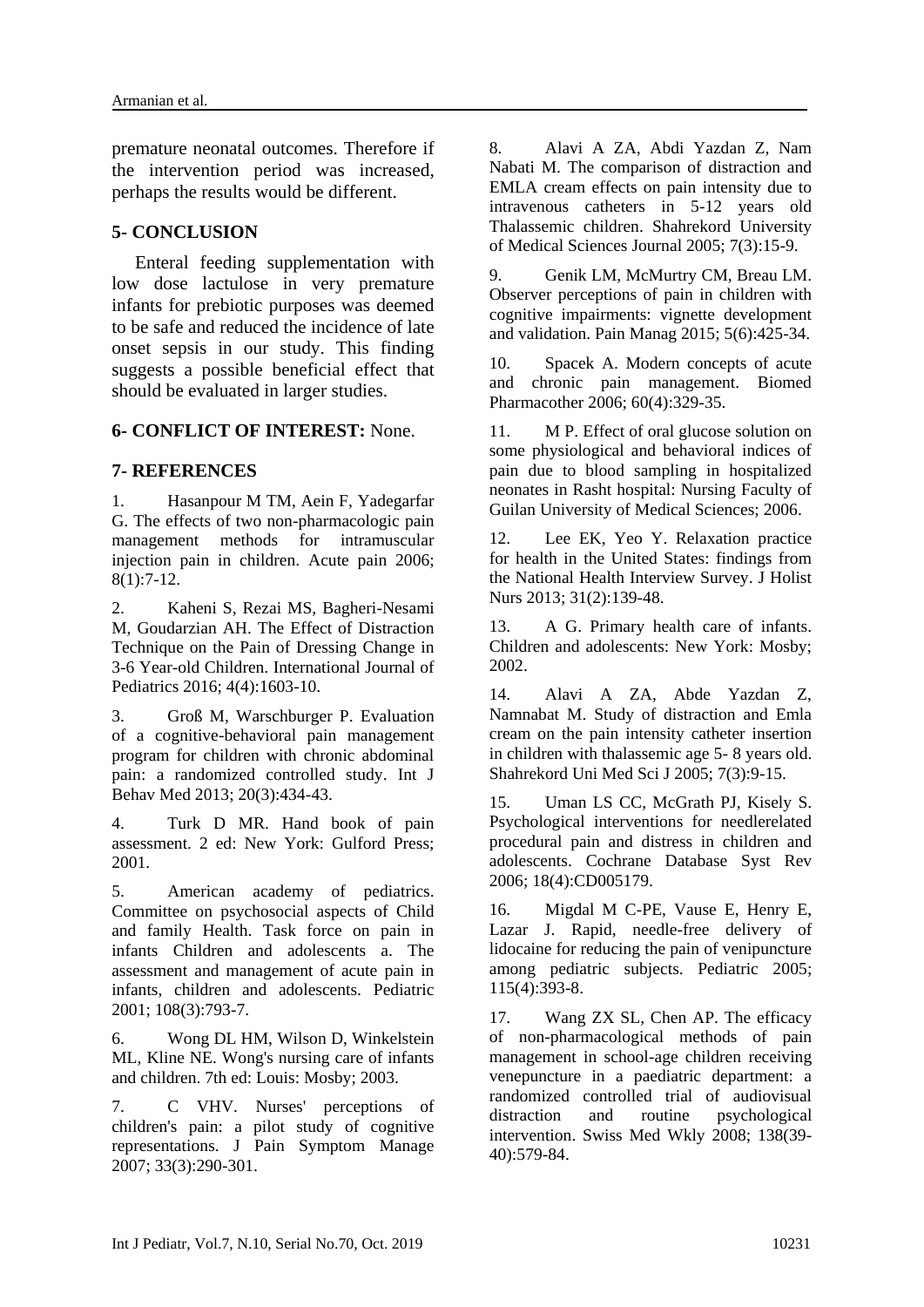18. Bagheri-Nesami M, Mohseni-Bandpei MA, Shayesteh-Azar M. The effect of Benson relaxation technique on rheumatoid arthritis patients. Int J Nurs Pract 2006; 12: 214-19.

19. Masoumeh Bagheri-Nesam, Fatemeh Espahbodi, Attieh Nikkhah, Seyed Afshin Shorofi, Jamshid Yazdani Charati. The effects of lavender aromatherapy on pain following needle insertion into a fistula in hemodialysis patients. Complement Ther Clin Pract 2014;  $20(1):1-4.$ 

20. Heidari Gorji MA, Bagheri Nesami M, Ayyasi M, Ghafari R, Yazdani J.Comparison of Ice Packs Application and RelaxationTherapy in Pain Reduction during Chest Tube Removal Following Cardiac Surgery. N Am J Med Sci 2014; 6(1):19-24.

21. Masoumeh Bagheri Nesami, Nahid ZargaR, Afshin Gholipour Baradari The Effect of Foot Reflexology Massage on Pain and Fatigue of Patients undergoing Coronary Artery Bypass Graft. Journal of Mazandaran University of Medical Sciences 2012; 22(92):51-62.

22. Alavi A, Namnabat M, Abde Yazdan Z, Parvin N, Akbari N, Samipour V, et al. Pediatric pain management by nurses in educational hospitals of Shahrekord in 2006. Shahrekord University of Medical Sciences Journal 2008; 10(2):66-71. [Persian]

23. Yoo H KS, Hur HK, Kim HS. The effects of an animation distraction intervention on pain response of preschool children during venipuncture. Appl Nurs Res 2011; 24(2):94- 100.

24. Gupta D ea. An evaluation of efficacy of balloon inflation on venous cannulation pain in children: a prospective, randomized, controlled study. Anesth Analg 2006; 102(5):1372-5.

25. Press J GY, Maimon M, Gonen A, Goldman V, Buskila D. Effects of active distraction on pain of children undergoing venipuncture: Who benefits from it? The Pain Clinic 2003; 15(3):261-9.

26. LL C. Comparative study of distraction versus topical anesthesia for pediatric pain management during immunizations. Health Psychol 1999; 18(6):591.

27. Fowler-Kerry S, Lander JR. Management of injection pain in children. Pain 1987; 30(2):169-75.

28. Thrane SE, Wanless S, Cohen SM, Danford CA. The Assessment and Non-Pharmacologic Treatment of Procedural Pain from Infancy to School Age Through a Developmental Lens: A Synthesis of Evidence With Recommendations. J Pediatr Nurs 2016; 31(1):23-32.

29. Kleiber C, McCarthy AM. Evaluating instruments for a study on children's responses to a painful procedure when parents are distraction coaches. J Pediatr Nurs 2006; 21(2):99-107.

30. Pellino TA, Gordon DB, Engelke ZK, Busse KL, Collins MA, Silver CE, Norcross NJ. Use of nonpharmacologic interventions for pain and anxiety after total hip and total knee arthroplasty. Orthop Nurs 2005; 24(3):182-90.

31. Association GAotWM. World Medical Association Declaration of Helsinki: ethical principles for medical research involving human subjects. J Am Coll Dent 2014; 81(3):14.

32. Diette GB, Lechtzin N, Haponik E, Devrotes A, Rubin HR.Distraction therapy with nature sights and sounds reduces pain during flexible bronchoscopy: a complementary approach to routine analgesia. Chest 2003; 123(3):941-8.

33. Rice BA, Nelson C. Safety in the pediatric ICU: the key to quality outcomes. Crit Care Nurs Clin North Am 2005; 17(4):431-40.

34. Kuttner L, Bowman M, Teasdale M.Psychological treatment of distress, pain, and anxiety for young children with cancer. J Dev Behav Pediatr 1988; 9(6):374-81.

35. Vosoghi N, Chehrzad M, Abotalebi G, Atrkar Roshan Z. Effects of Distraction on Physiologic Indices and Pain Intensity in children aged 3-6 Undergoing IV Injection. HAYAT 2011; 16 (3 and 4):39-47. [Persian]

36. Chiang LC, Ma WF, Huang JL, Tseng LF, Hsueh KC. Effect of relaxation-breathing training on anxiety and asthma signs/symptoms of children with moderate-to